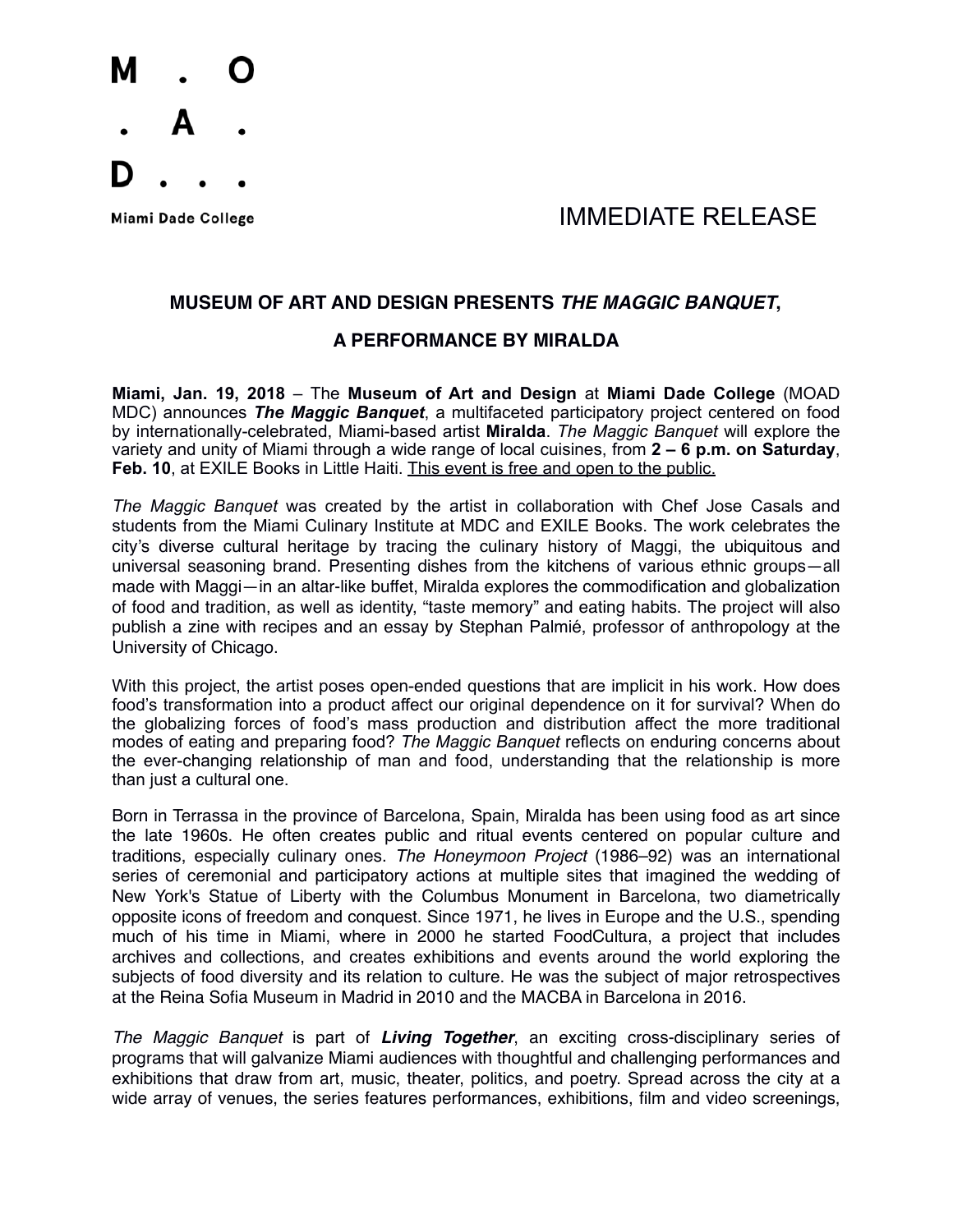

## Miami Dade College The College College College The College The College The Museum of the IMMEDIATE RELEASE

readings, talks, and workshops that will reflect the cultural, social, and political realities of how we live now. *Living Together* seeks to find new ways to think about civic space and citizenship, to instigate actions and conversations that may help us to reimagine our cities and our lives.

*Living Together* will take place at various sites across the greater Miami area from January to September 2018 and will include works by 17 of the most acclaimed national and international artists, art collectives, musicians, and writers. Events in the series will be produced by MOAD MDC in collaboration with a range of other Miami institutions, and most events will be free and open to the public. The curators of *Living Together* are Rina Carvajal, Executive Director and Chief Curator of MOAD MDC, and Joseph R. Wolin, an independent curator based in New York.

*Living Together* is made possible by the generous support of Miami-Dade County Department of Cultural Affairs and the Cultural Affairs Council; the Miami-Dade County Mayor and Board of County Commissioners; the State of Florida, Department of State, Division of Cultural Affairs and the Florida Council on Arts and Culture; and the City of Miami Beach, Cultural Affairs Program, Cultural Arts Council.

**WHAT:** Miralda: *The Maggic Banquet*

**WHEN:** Saturday, Feb. 10, 2 – 6 p.m.

**WHERE:** EXILE Books

5900 NW 2nd Ave.

**RSVP** at<http://www.mdcmoad.org>.

**Visit the MOAD MDC website** for updates and a full schedule of events: [http://](http://www.mdcmoad.org/) [www.mdcmoad.org/.](http://www.mdcmoad.org/)

Press Contacts: JWI PR-Jessica Wade Pfeffer: 305-804-8424, [jessica@jwipr.com;](mailto:jessica@jwipr.com) or Juliana Gutierrez: 305-991-4259, [juliana@jwipr.com.](mailto:juliana@jwipr.com)

**MDC Media-Only Contacts:** Juan C. Mendieta, MDC Director of Communications: 305-237-7611, [jmendiet@mdc.edu;](mailto:jmendiet@mdc.edu) Hessy Fernandez, Director of Media Relations: